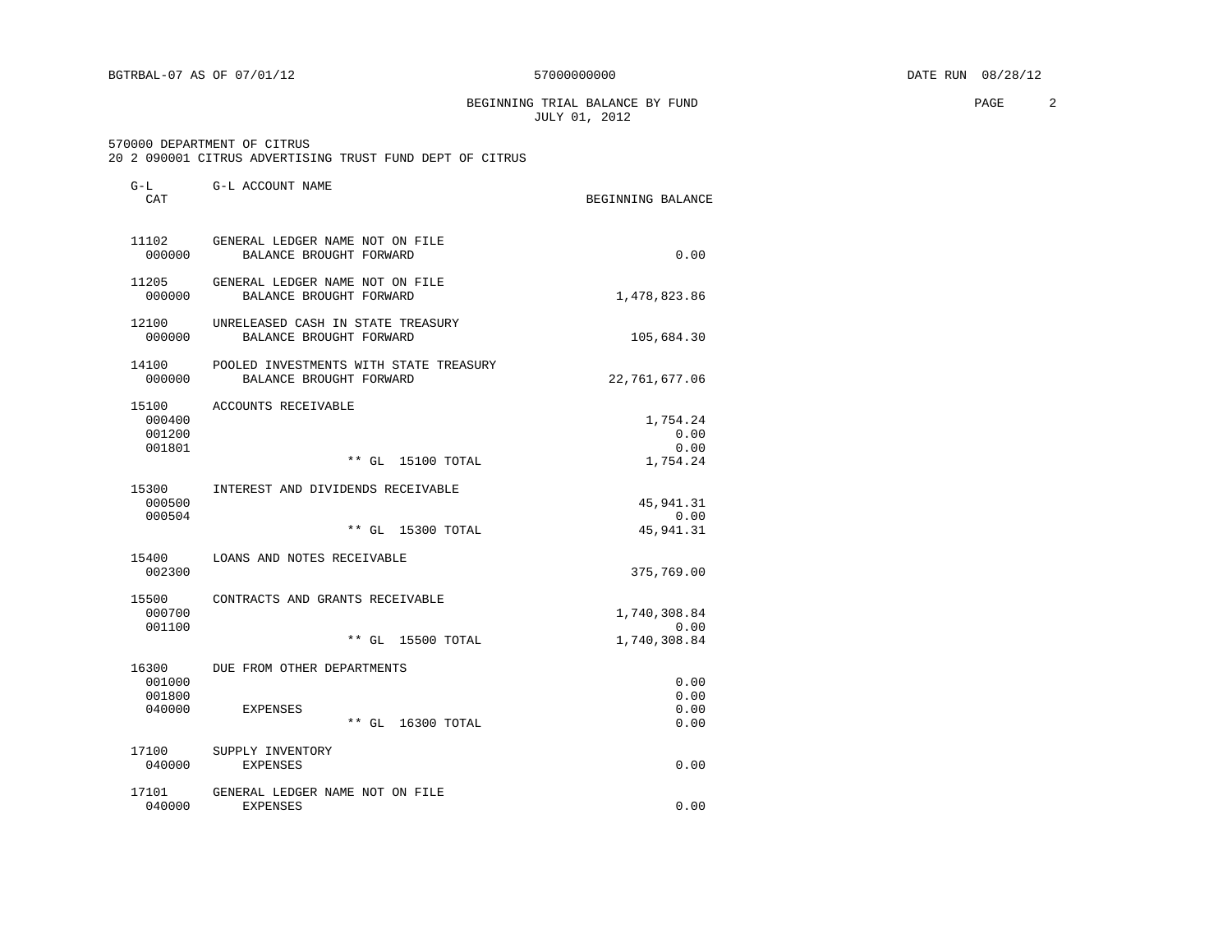BEGINNING TRIAL BALANCE BY FUND **PAGE** 3 JULY 01, 2012

|  |  |  |  | 20 2 090001 CITRUS ADVERTISING TRUST FUND DEPT OF CITRUS |  |  |  |  |  |
|--|--|--|--|----------------------------------------------------------|--|--|--|--|--|
|--|--|--|--|----------------------------------------------------------|--|--|--|--|--|

| G-L<br>CAT       | G-L ACCOUNT NAME                                           | BEGINNING BALANCE        |
|------------------|------------------------------------------------------------|--------------------------|
| 17121<br>000000  | GENERAL LEDGER NAME NOT ON FILE<br>BALANCE BROUGHT FORWARD | 325,399.02               |
| 19101            | GENERAL LEDGER NAME NOT ON FILE                            |                          |
| 001800<br>040000 | EXPENSES                                                   | $8,881.43-$<br>14,002.94 |
|                  | $**$ GL<br>19101 TOTAL                                     | 5,121.51                 |
| 19201            | GENERAL LEDGER NAME NOT ON FILE                            |                          |
| 001800           |                                                            | 0.00                     |
| 19202            | GENERAL LEDGER NAME NOT ON FILE                            |                          |
| 040000           | <b>EXPENSES</b>                                            | 4,000.00                 |
| 19203            | GENERAL LEDGER NAME NOT ON FILE                            |                          |
| 001800           |                                                            | 0.00                     |
| 102380           | PAID ADVERTISING/PROMOTION<br>** GL 19203 TOTAL            | 25,000.00<br>25,000.00   |
|                  |                                                            |                          |
| 19204            | GENERAL LEDGER NAME NOT ON FILE                            |                          |
| 102380           | PAID ADVERTISING/PROMOTION                                 | 0.00                     |
| 19205            | GENERAL LEDGER NAME NOT ON FILE                            |                          |
| 102380           | PAID ADVERTISING/PROMOTION                                 | 0.00                     |
| 25100            | ADVANCES TO OTHER FUNDS BETWEEN DEPART                     |                          |
| 102380           | PAID ADVERTISING/PROMOTION                                 | 0.00                     |
| 25700            | ADVANCES TO OTHER FUNDS WITHIN DEPARTM                     |                          |
| 000000           | BALANCE BROUGHT FORWARD                                    | 0.00                     |
| 004700           |                                                            | 13,000.00                |
|                  | ** GL 25700 TOTAL                                          | 13,000.00                |
| 31100            | ACCOUNTS PAYABLE                                           |                          |
| 010000 CF        | SALARIES AND BENEFITS                                      | 0.00                     |
| 030000           | CF<br>OTHER PERSONAL SERVICES                              | 0.00                     |
| 040000           | <b>EXPENSES</b>                                            | 0.00                     |
| 040000<br>060000 | CF<br>EXPENSES<br>CF<br>OPERATING CAPITAL OUTLAY           | 20,128.34-<br>0.00       |
| 100091           | PROTECTED SPECIES REHAB<br>CF                              | 0.00                     |
| 100777           | CONTRACTED SERVICES                                        | 0.00                     |
| 100777           | CF<br>CONTRACTED SERVICES                                  | 479,319.50-              |
| 102380           | PAID ADVERTISING/PROMOTION                                 | 0.00                     |
| 102380           | CF<br>PAID ADVERTISING/PROMOTION                           | $6,601,324.18-$          |
| 210015           | REGIONAL DATA CENTERS-SUS                                  | 0.00                     |
|                  | ** GL 31100 TOTAL                                          | 7,100,772.02-            |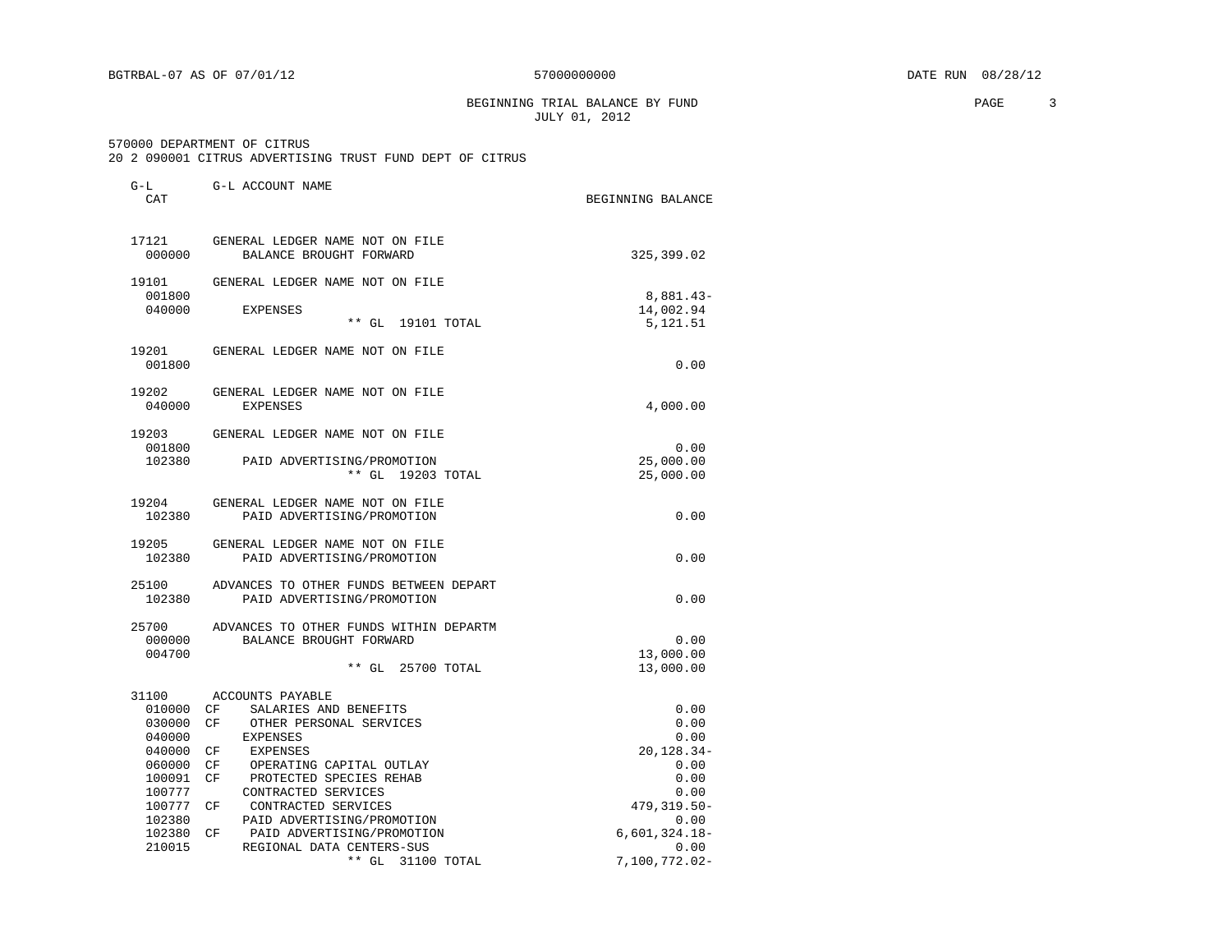BEGINNING TRIAL BALANCE BY FUND **EXAMPLE 1** PAGE 4 JULY 01, 2012

#### 570000 DEPARTMENT OF CITRUS

G-L G-L ACCOUNT NAME

20 2 090001 CITRUS ADVERTISING TRUST FUND DEPT OF CITRUS

| CAT       |                                             | BEGINNING BALANCE |
|-----------|---------------------------------------------|-------------------|
| 33100     | DEPOSITS PAYABLE                            |                   |
| 040000    | <b>EXPENSES</b>                             | 0.00              |
| 33101     | GENERAL LEDGER NAME NOT ON FILE             |                   |
| 002700    |                                             | $22,800.00 -$     |
| 220020    | REFUND STATE REVENUES                       | 0.00              |
|           | ** GL 33101 TOTAL                           | $22,800.00 -$     |
| 33102     | GENERAL LEDGER NAME NOT ON FILE             |                   |
| 002700    |                                             | 0.00              |
| 220020    | REFUND STATE REVENUES                       | 0.00              |
|           | ** GL 33102 TOTAL                           | 0.00              |
| 35300     | DUE TO OTHER DEPARTMENTS                    |                   |
| 030000    | OTHER PERSONAL SERVICES                     | 0.00              |
| 040000    | <b>EXPENSES</b>                             | $2,800.61-$       |
| 040000    | EXPENSES<br>CF.                             | 0.00              |
| 100777    | CONTRACTED SERVICES                         | $1,339.13-$       |
| 102380    | PAID ADVERTISING/PROMOTION                  | 0.00              |
| 210010    | TRC - DMS                                   | 0.00              |
| 210018    | DATA PROCESSING SERVICES - STATE TECHNOL OF | 0.00              |
| 210021    | SOUTHWOOD SRC                               | $133.02 -$        |
| 310403    | ASSESSMENT ON INVESTMENTS-DEPARTMENTAL USE  | $2,442.83-$       |
|           | ** GL 35300 TOTAL                           | $6,715.59-$       |
| 35301     | GENERAL LEDGER NAME NOT ON FILE             |                   |
| 005001    |                                             | 0.00              |
| 310228    | PAYMENT OF SALES TAX                        | 0.00              |
|           | $**$ GL<br>35301 TOTAL                      | 0.00              |
| 35302     | GENERAL LEDGER NAME NOT ON FILE             |                   |
| 005001    |                                             | $2,436.69-$       |
| 210010    | $TRC - DMS$                                 | 0.00              |
| 310152    | DIST/DEPT OF AG-INSP FEES                   | 0.00              |
|           | ** GL 35302 TOTAL                           | $2,436.69-$       |
| 35303     | GENERAL LEDGER NAME NOT ON FILE             |                   |
| 102380 CF | PAID ADVERTISING/PROMOTION                  | 0.00              |
| 180049    | TRANSFER/SECTION 215.18                     | 0.00              |
|           | ** GL 35303 TOTAL                           | 0.00              |
| 35600     | DUE TO GENERAL REVENUE                      |                   |
| 310322    | SERVICE CHARGE TO GEN REV                   | 570, 272.89-      |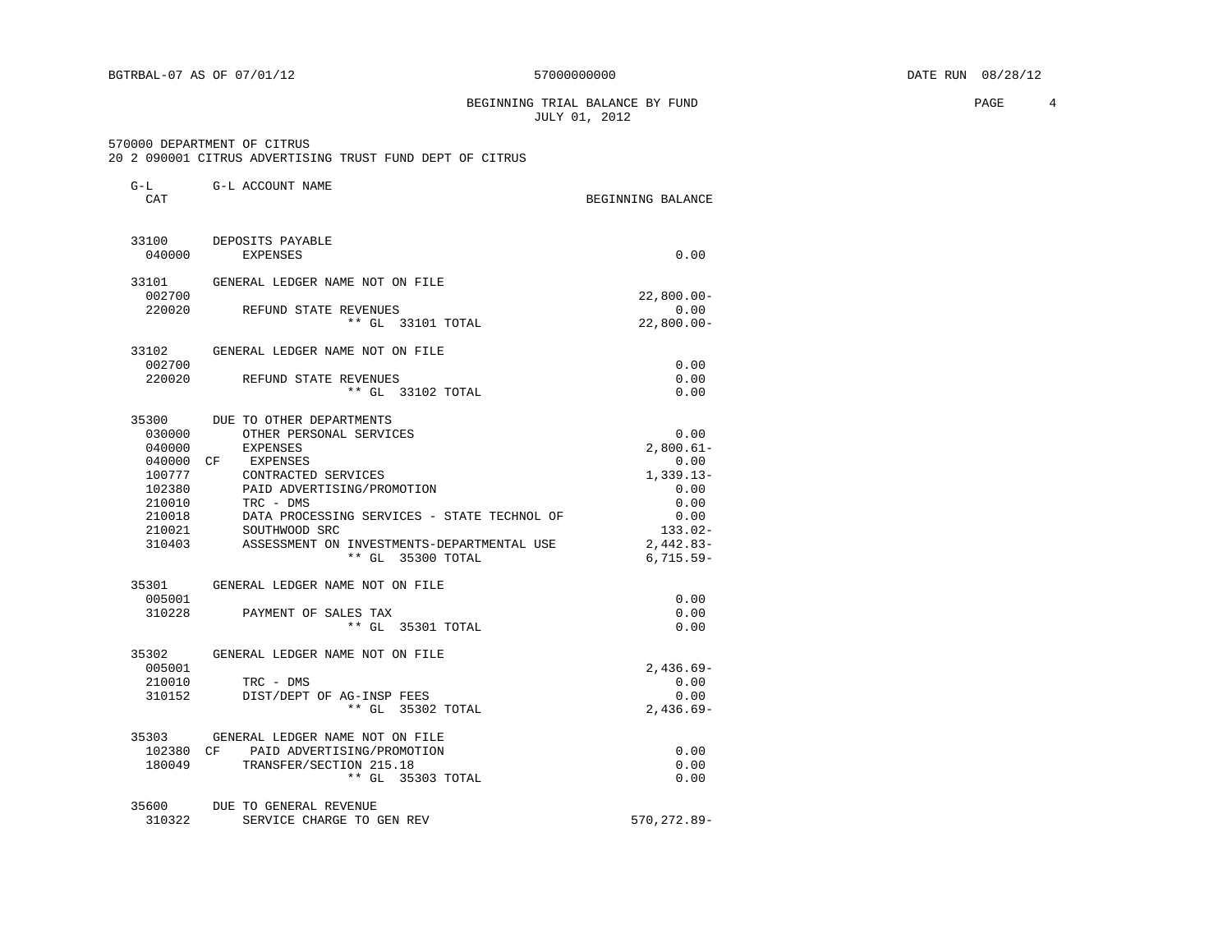#### BEGINNING TRIAL BALANCE BY FUND **PAGE** 5 JULY 01, 2012

#### 570000 DEPARTMENT OF CITRUS

20 2 090001 CITRUS ADVERTISING TRUST FUND DEPT OF CITRUS

| G-L<br>CAT | G-L ACCOUNT NAME                         | BEGINNING BALANCE |
|------------|------------------------------------------|-------------------|
|            | 35700 DUE TO COMPONENT UNIT/PRIMARY      |                   |
| 0.30000    | OTHER PERSONAL SERVICES                  | 0.00              |
| 030000     | CF OTHER PERSONAL SERVICES               | 17, 378.38-       |
| 040000     | EXPENSES                                 | 0.00              |
| 040000     | CF<br>EXPENSES                           | 0.00              |
| 100777     | CONTRACTED SERVICES                      | 0.00              |
| 100777 CF  | CONTRACTED SERVICES                      | $65,033.43-$      |
| 102380     | PAID ADVERTISING/PROMOTION               | 0.00              |
|            | 102380 CF PAID ADVERTISING/PROMOTION     | $30,935.00 -$     |
|            | 210015 REGIONAL DATA CENTERS-SUS         | 0.00              |
|            | ** GL 35700 TOTAL                        | $113,346.81-$     |
|            | 38500 INSTALLMENT PURCHASE CONTRACTS     |                   |
| 060000     | OPERATING CAPITAL OUTLAY                 | 0.00              |
| 38600      | CURRENT COMPENSATED ABSENCES LIABILITY   |                   |
| 010000     | SALARIES AND BENEFITS                    | 43, 332. 32-      |
|            | 38700 CAPITAL LEASES-CURRENT PORTION     |                   |
| 060000     | OPERATING CAPITAL OUTLAY                 | 0.00              |
| 39900      | OTHER CURRENT LIABILITIES                |                   |
| 220020     | REFUND STATE REVENUES                    | 0.00              |
| 39901      | GENERAL LEDGER NAME NOT ON FILE          |                   |
| 920000     | CATEGORY NAME NOT ON TITLE FILE          | 0.00              |
|            | 54900 COMMITTED FUND BALANCE             |                   |
| 000000     | BALANCE BROUGHT FORWARD                  | 3, 113, 640. 24   |
| 56100      | NONSPENDABLE - INVENTORIES AND PREPAID   |                   |
| 000000     | BALANCE BROUGHT FORWARD                  | 330,520.53-       |
|            | 57400 RESTRICTED BY ENABLING LEGISLATION |                   |
| 000000     | BALANCE BROUGHT FORWARD                  | 21,792,922.53-    |
| 57401      | GENERAL LEDGER NAME NOT ON FILE          |                   |
| 000000     | BALANCE BROUGHT FORWARD                  | $13,000.00 -$     |
|            | *** FUND TOTAL                           | 0.00              |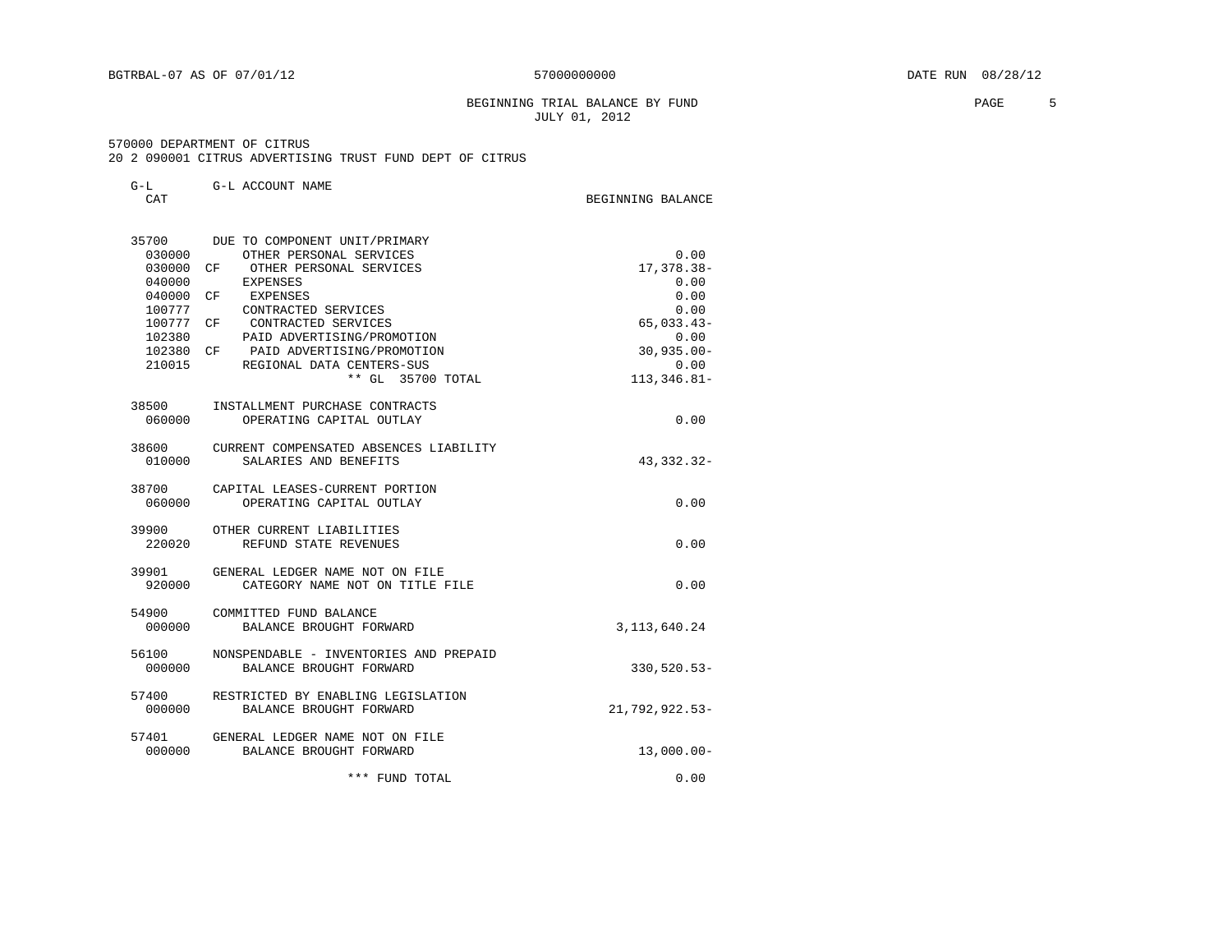BEGINNING TRIAL BALANCE BY FUND **EXAMPLE 1999** PAGE 6 JULY 01, 2012

 570000 DEPARTMENT OF CITRUS 74 8 010006 DEPARTMENT OF CITRUS TRAVEL REVOLVING FUND

| $G-L$<br>CAT    | G-L ACCOUNT NAME                                                  | BEGINNING BALANCE |
|-----------------|-------------------------------------------------------------------|-------------------|
| 11200<br>000000 | CASH IN BANK<br>BALANCE BROUGHT FORWARD                           | 5,000.00          |
| 16800<br>000000 | DUE FROM STATE FUNDS - REVOLVING FUND<br>BALANCE BROUGHT FORWARD  | 0.00              |
| 45700<br>000000 | ADVANCES FROM OTHER FUNDS WITHIN DEPAR<br>BALANCE BROUGHT FORWARD | $5,000.00 -$      |

\*\*\* FUND TOTAL 0.00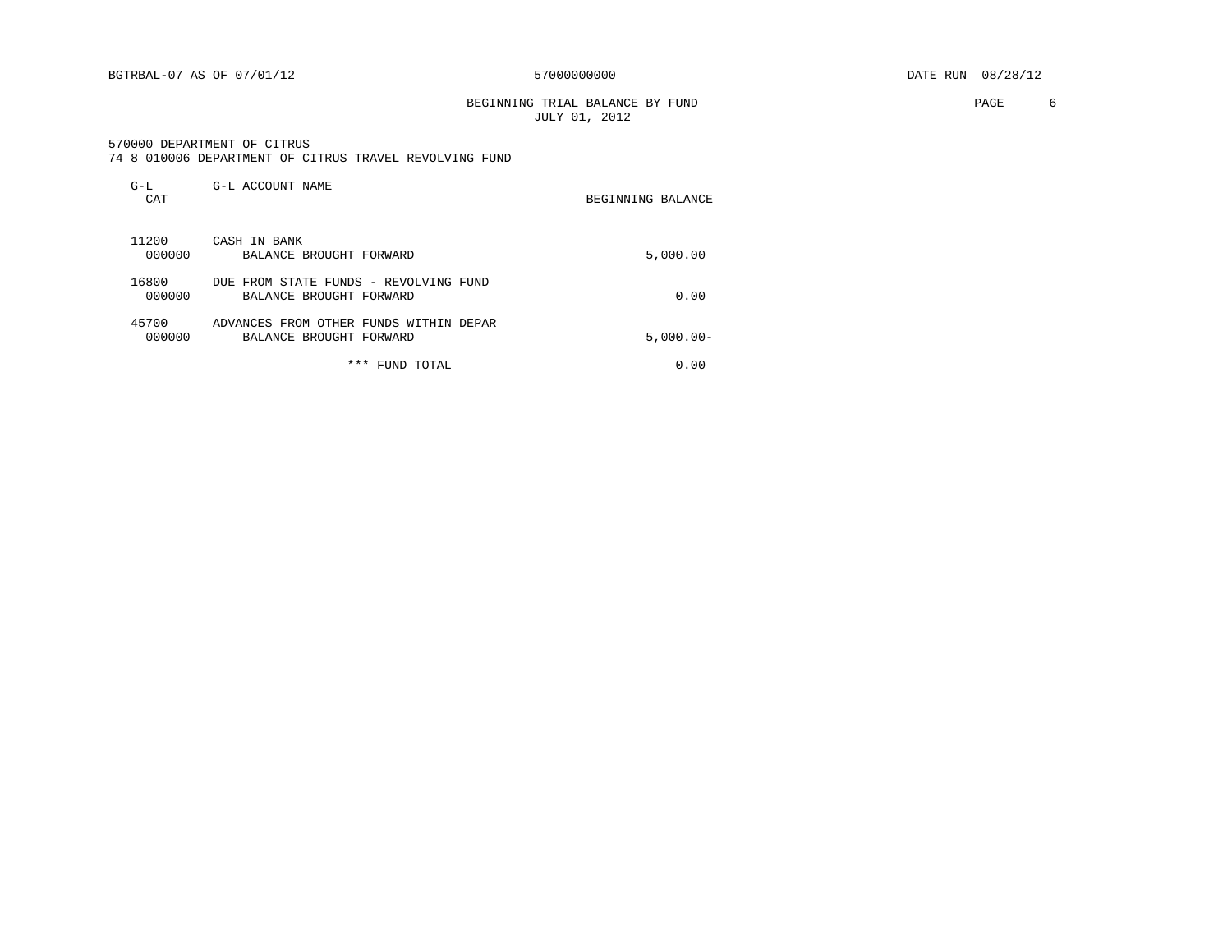BEGINNING TRIAL BALANCE BY FUND **PAGE** 7 JULY 01, 2012

|  |  |  |  |  |  | 74 8 010007 DEPARTMENT OF CITRUS INCIDENTALS REVOLVING FUND |  |  |
|--|--|--|--|--|--|-------------------------------------------------------------|--|--|
|--|--|--|--|--|--|-------------------------------------------------------------|--|--|

| $G-L$<br>CAT    | G-L ACCOUNT NAME                                                  | BEGINNING BALANCE |
|-----------------|-------------------------------------------------------------------|-------------------|
| 11200<br>000000 | CASH IN BANK<br>BALANCE BROUGHT FORWARD                           | 8,000.00          |
| 16800<br>000000 | DUE FROM STATE FUNDS - REVOLVING FUND<br>BALANCE BROUGHT FORWARD  | 0.00              |
| 45700<br>000000 | ADVANCES FROM OTHER FUNDS WITHIN DEPAR<br>BALANCE BROUGHT FORWARD | $8,000.00 -$      |
|                 | ***<br>FUND TOTAL                                                 | 0.00              |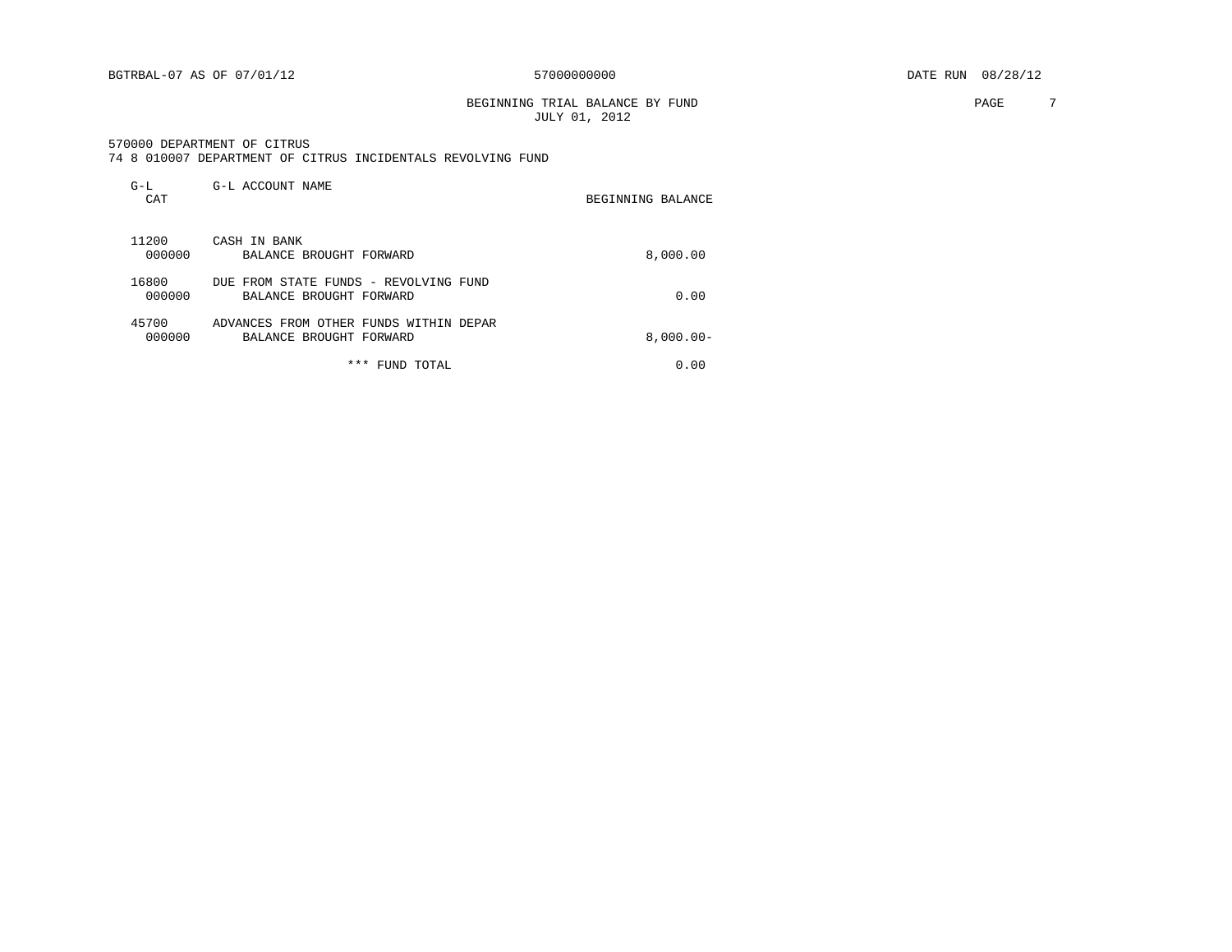BEGINNING TRIAL BALANCE BY FUND **PAGE** 8 JULY 01, 2012

570000 DEPARTMENT OF CITRUS

|  |  |  |  |  |  |  | 74 8 010008 DEPT OF CITRUS COUPON REDEMPTION REVOLVING FUND |  |  |
|--|--|--|--|--|--|--|-------------------------------------------------------------|--|--|
|--|--|--|--|--|--|--|-------------------------------------------------------------|--|--|

| G-L<br><b>CAT</b> | G-L ACCOUNT NAME                                                 | BEGINNING BALANCE |      |
|-------------------|------------------------------------------------------------------|-------------------|------|
| 16800<br>000000   | DUE FROM STATE FUNDS - REVOLVING FUND<br>BALANCE BROUGHT FORWARD |                   | 0.00 |

\*\*\* FUND TOTAL 0.00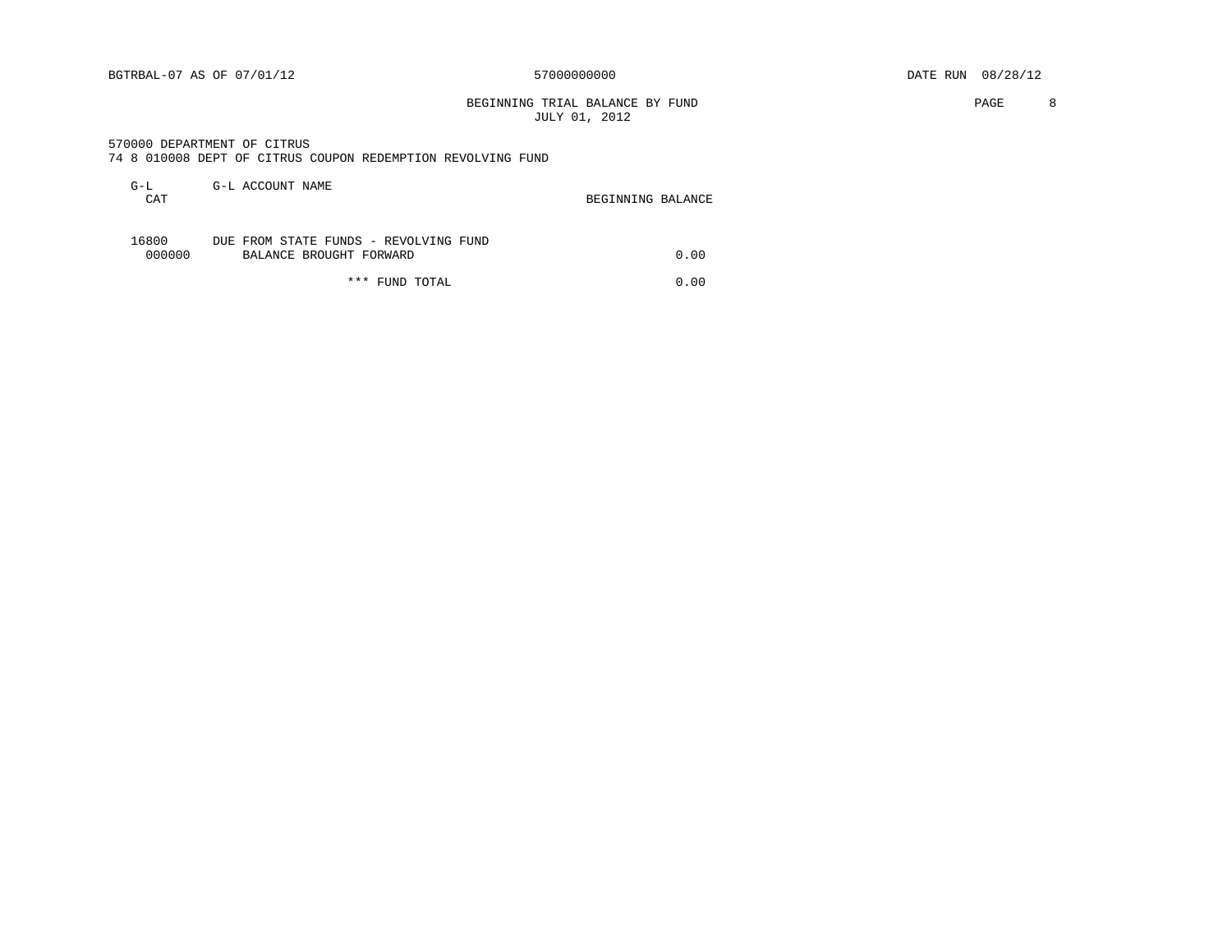#### BEGINNING TRIAL BALANCE BY FUND PAGE 9 JULY 01, 2012

|  |  | 570000 DEPARTMENT OF CITRUS |  |                                               |  |
|--|--|-----------------------------|--|-----------------------------------------------|--|
|  |  |                             |  | 80 9 090001 GENERAL FIXED ASSET ACCOUNT GROUP |  |

| G-L    | G-L ACCOUNT NAME                                              |                              |
|--------|---------------------------------------------------------------|------------------------------|
| CAT    |                                                               | BEGINNING BALANCE            |
| 27100  | LAND AND LAND IMPROVEMENTS                                    |                              |
| 000000 | BALANCE BROUGHT FORWARD                                       | 60,000.00                    |
| 002900 |                                                               | 0.00                         |
|        | ** GL 27100 TOTAL                                             | 60,000.00                    |
| 27200  | BUILDINGS AND BUILDING IMPROVEMENTS                           |                              |
| 000000 | BALANCE BROUGHT FORWARD                                       | 0.00                         |
| 002900 |                                                               | 0.00                         |
| 060000 | OPERATING CAPITAL OUTLAY<br>080002 MINOR REPAIRS/IMPROV-STATE | 3,541,310.20                 |
|        |                                                               | 13,680.00                    |
|        | ** GL 27200 TOTAL                                             | 3,554,990.20                 |
|        | 27300 ACC DEPR - BUILDINGS & BUILDING IMPROV                  |                              |
| 002900 |                                                               | 0.00                         |
| 060000 | OPERATING CAPITAL OUTLAY<br>** GL 27300 TOTAL                 | 331, 264.04-<br>331, 264.04- |
|        |                                                               |                              |
| 27600  | FURNITURE AND EQUIPMENT                                       |                              |
| 000000 | BALANCE BROUGHT FORWARD                                       | 0.00                         |
| 002900 |                                                               | 0.00                         |
| 040000 | EXPENSES                                                      | 0.00                         |
| 060000 | OPERATING CAPITAL OUTLAY                                      | 2,740,943.07                 |
| 100021 | ACQUISITION/MOTOR VEHICLES                                    | 26,555.00                    |
|        | ** GL 27600 TOTAL                                             | 2,767,498.07                 |
| 27700  | ACC DEPR - FURNITURE & EQUIPMENT                              |                              |
| 000000 | BALANCE BROUGHT FORWARD                                       | 0.00                         |
| 002900 |                                                               | 0.00                         |
| 040000 | EXPENSES                                                      | 0.00                         |
| 060000 | OPERATING CAPITAL OUTLAY                                      | 2,078,658.87-                |
| 100021 | ACOUISITION/MOTOR VEHICLES<br>** GL 27700 TOTAL               | $26,555.00 -$                |
|        |                                                               | 2, 105, 213.87-              |
| 28800  | OTHER CAPITAL ASSETS                                          |                              |
| 060000 | OPERATING CAPITAL OUTLAY                                      | 2,990.00                     |
| 28900  | ACC DEPR - OTHER CAPITAL ASSETS                               |                              |
| 060000 | OPERATING CAPITAL OUTLAY                                      | $2,990.00 -$                 |
| 51100  | GENERAL LEDGER NAME NOT ON FILE                               |                              |
| 000000 | BALANCE BROUGHT FORWARD                                       | 3,799.92                     |
| 060000 | OPERATING CAPITAL OUTLAY                                      | $3,799.92 -$                 |
|        | $**$ GL<br>51100 TOTAL                                        | 0.00                         |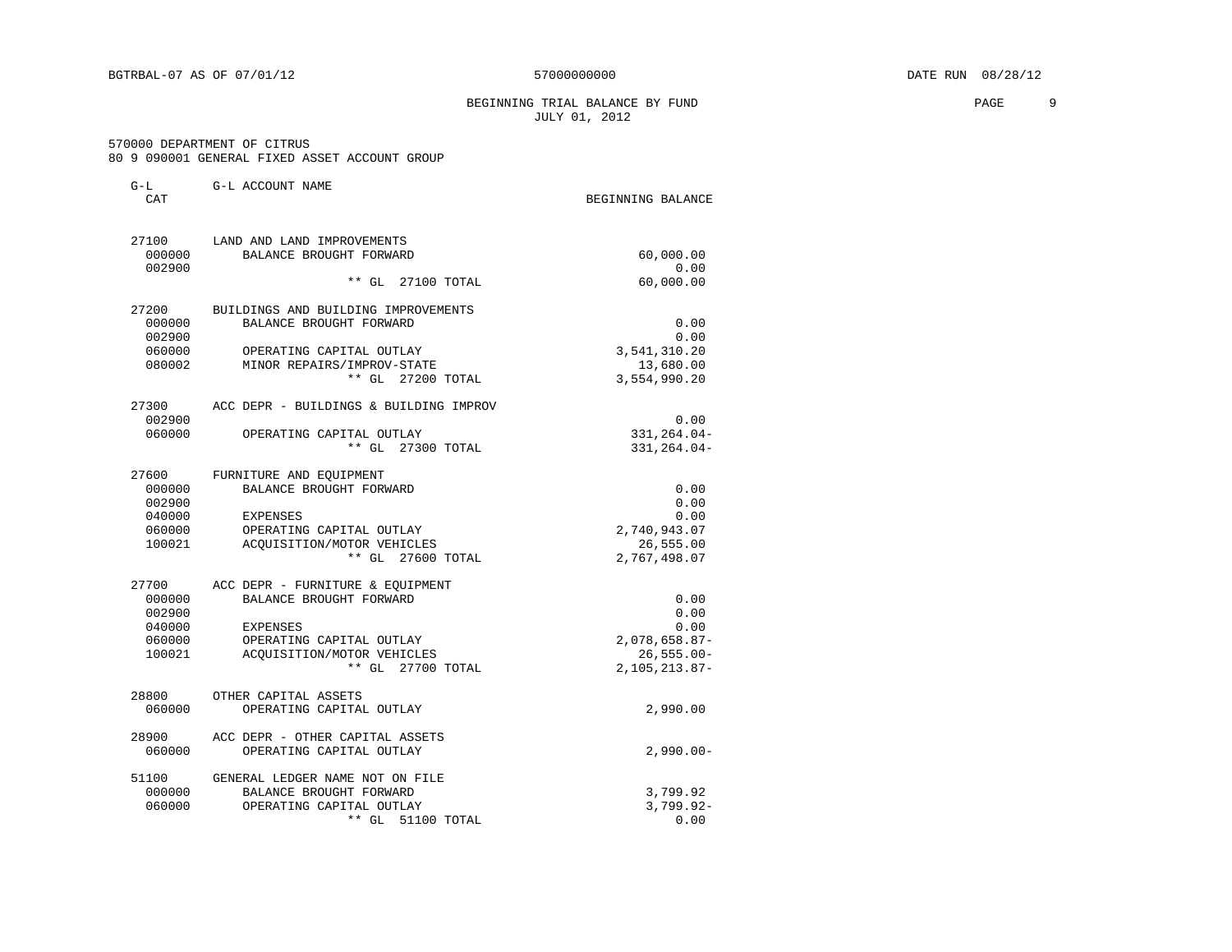BEGINNING TRIAL BALANCE BY FUND **PAGE** 10 JULY 01, 2012

 570000 DEPARTMENT OF CITRUS 80 9 090001 GENERAL FIXED ASSET ACCOUNT GROUP

| G-L | G-L ACCOUNT NAME |                   |
|-----|------------------|-------------------|
| CAT |                  | BEGINNING BALANCE |
|     |                  |                   |
|     |                  |                   |

| 54900  | COMMITTED FUND BALANCE  |               |
|--------|-------------------------|---------------|
| 000000 | BALANCE BROUGHT FORWARD | 3,946,010.36- |
|        |                         |               |

\*\*\* FUND TOTAL 0.00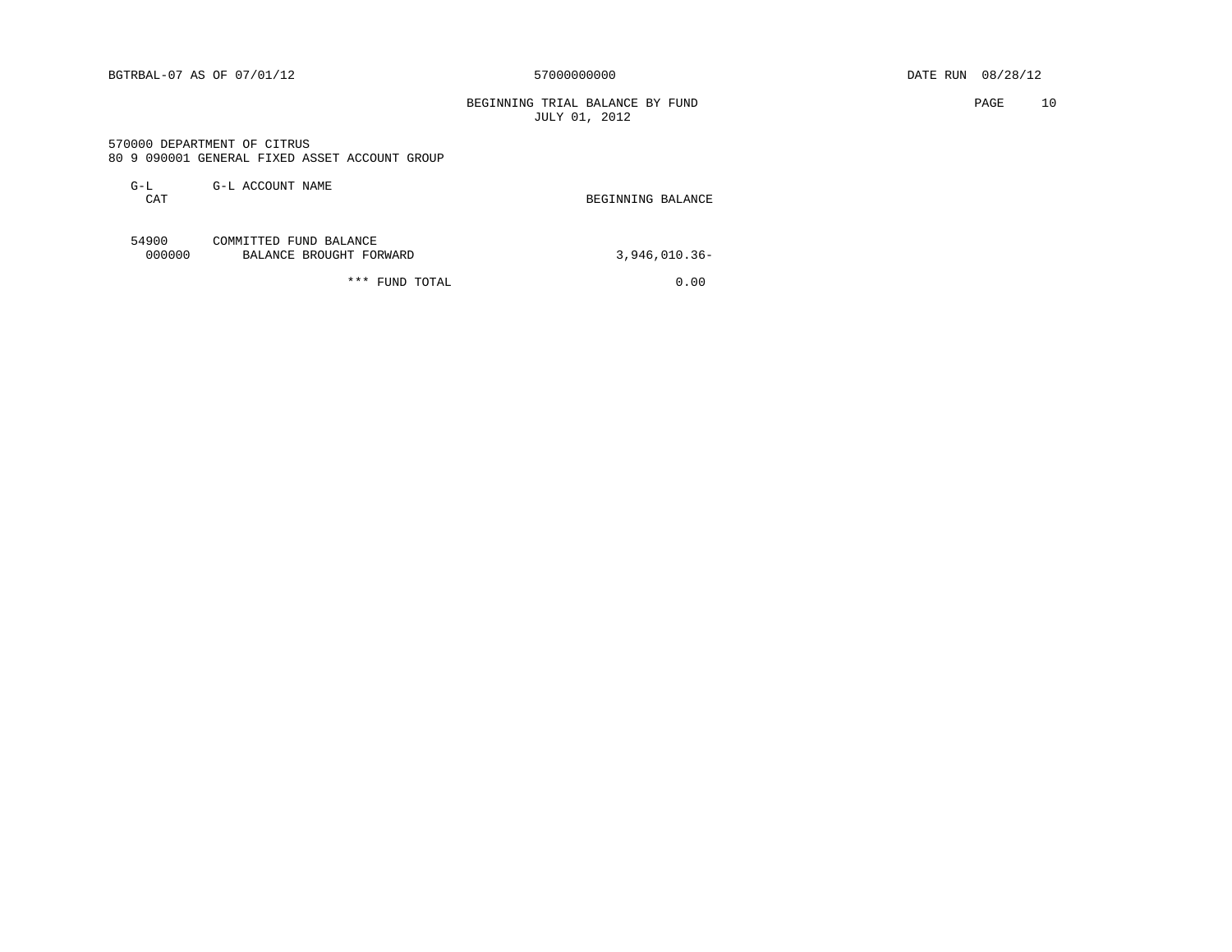BEGINNING TRIAL BALANCE BY FUND PAGE 11 JULY 01, 2012

#### 570000 DEPARTMENT OF CITRUS 90 9 010005 GENERAL LONG TERM DEBT ACCT GROUP

| $G-L$<br>CAT    | G-L ACCOUNT NAME                                                  | BEGINNING BALANCE |
|-----------------|-------------------------------------------------------------------|-------------------|
| 38600<br>000000 | CURRENT COMPENSATED ABSENCES LIABILITY<br>BALANCE BROUGHT FORWARD | $76, 373.70 -$    |
| 48600<br>000000 | COMPENSATED ABSENCES LIABILITY<br>BALANCE BROUGHT FORWARD         | $515,777.42-$     |
| 54900<br>000000 | COMMITTED FUND BALANCE<br>BALANCE BROUGHT FORWARD                 | 592, 151. 12      |
|                 | ***<br>TOTAL<br>FUND                                              | 0.00              |

 $\mathbf E$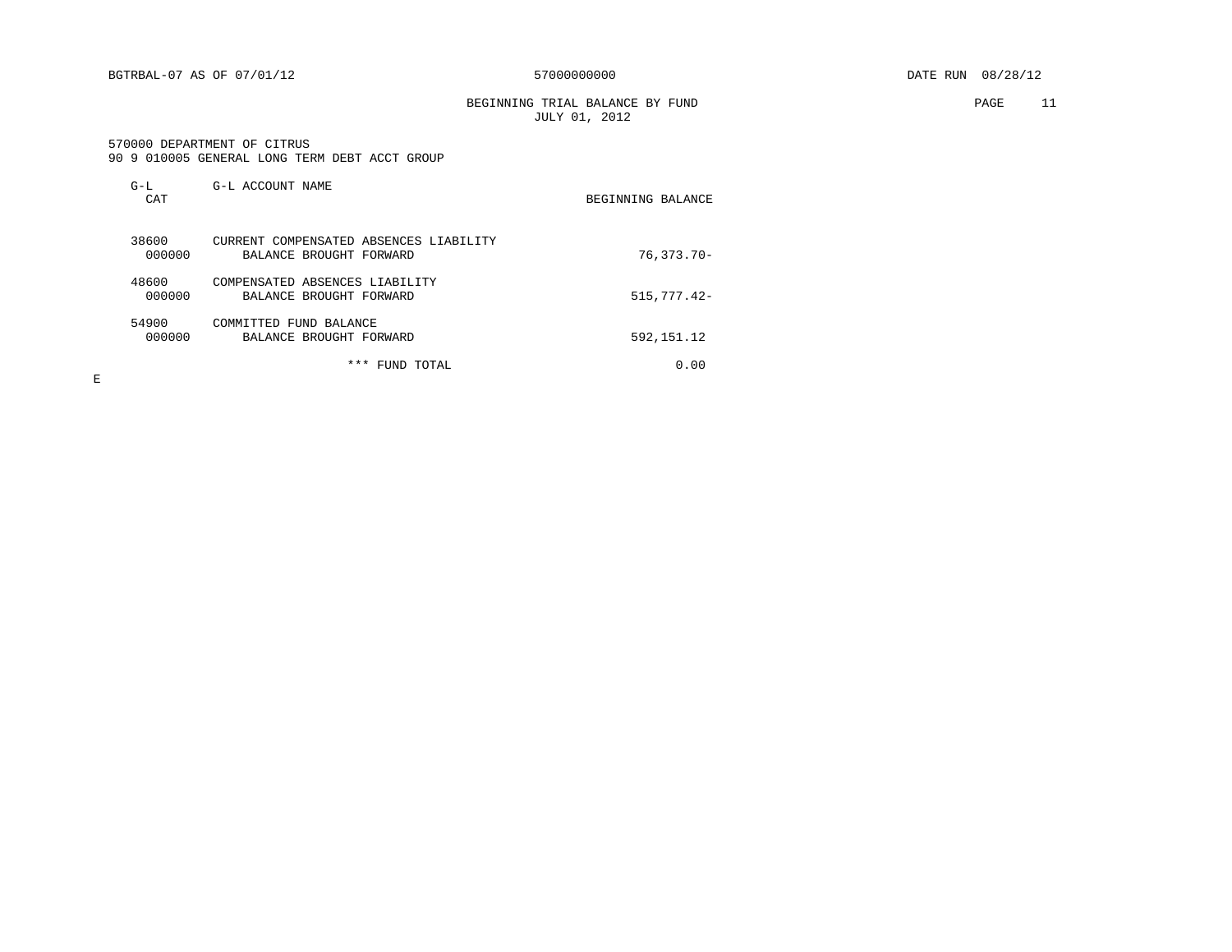# **Department of Citrus 2013-14 Legislative Budget Request**

## **Schedule I Narrative**

## **5% Reserves**

The Department of Citrus recommends an exclusion from the reserve requirement. The Department of Citrus is a 100% trust fund, supported by assessments on each box of citrus as they enter channels of trade. Collections are cyclical in nature, based on the timing and quantity of fruit entering markets. Our internal operating procedures require an overall reserve of 3% of our operating budget at the beginning of each year. In addition, each program director is required to "reserve" 10% of their program funds until the danger of a freeze (potential crop reduction) passes. These funds may be released to program activity in February.

## **Management and Administrative Costs**

The Department of Citrus' goal is to maintain administrative costs within 5% of our internal operating budget. As the Citrus Advertising Trust Fund is our only fund, all administrative costs are included here.

## **Section III - Adjustments**

- (\$6,250)– Increase to Revolving Fund.
- $(\$29,000)$  Deposits not spendable.
- \$28,889 Accounts Payable not certified forward, paid from FY 2011-12 appropriation, part of operating expenditures in Section IV.
- \$1,597,758- Prior year (Sept. 2011) certified forward reversions
- \$637,555 Actual expenditures from foreign currency bank account.
- $$1 Rounding$  Adjustment

## **Section IB**

The Department of Citrus Trust Fund is restricted by enabling legislation under Chapter 601 of the Florida Statutes. Specifically, F.S. 601.02 (5) states that "…It is the intent of the Legislature that all funds collected under this chapter and the interest accrued on such funds are consideration for a social contract between the state and the citrus growers of the state whereby the state must hold such funds in trust and inviolate and use them only for the purposes prescribed in this chapter."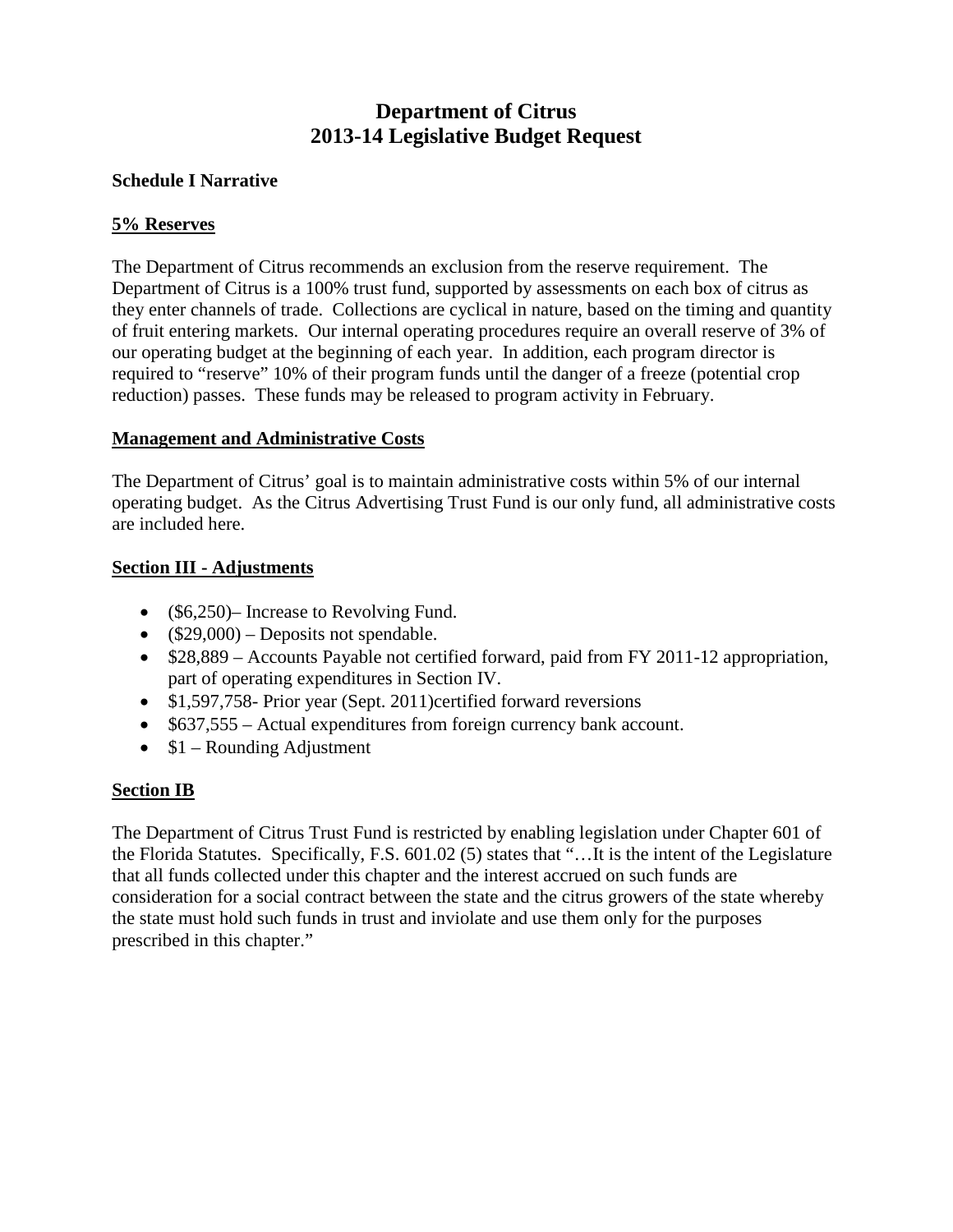## (000) SUPPLEMENT TO SCHEDULE I STATE OF FLORIDA ESTIMATED BOXES AND REVENUE DEPARTMENT OF CITRUS

|                       | Actual<br>Revenue |              | Budgeted 2012-2013 |              |              | <b>Estimated 2013-2014</b> |              |
|-----------------------|-------------------|--------------|--------------------|--------------|--------------|----------------------------|--------------|
|                       | <b>Boxes</b>      |              |                    | Estimated    |              |                            | Estimated    |
|                       | 2011-2012         | <b>Boxes</b> | <b>Tax Rate</b>    | Revenue      | <b>Boxes</b> | <b>Tax Rate</b>            | Revenue      |
| <b>DOMESTIC</b>       |                   |              |                    |              |              |                            |              |
| <b>ORANGE</b>         |                   |              |                    |              |              |                            |              |
| Fresh                 | 4,762             | 4,600        | 0.050              | \$230,000    | 4,700        | 0.050                      | \$235,000    |
| Processed             | 143,791           | 138,063      | 0.230              | 31,754,490   | 150,200      | 0.230                      | 34,546,000   |
| <b>GRAPEFRUIT</b>     |                   |              |                    |              |              |                            |              |
| Fresh                 | 7,376             | 7,900        | 0.340              | 2,686,000    | 8,000        | 0.340                      | 2,720,000    |
| Processed             | 10,983            | 10,250       | 0.340              | 3,485,000    | 11,100       | 0.340                      | 3,774,000    |
| <b>SPECIALTY</b>      |                   |              |                    |              |              |                            |              |
| Fresh                 | 3,068             | 3,000        | 0.140              | 420,000      | 3,000        | 0.140                      | 420,000      |
| Processed             | 2,594             | 1,726        | 0.230              | 396,980      | 2,100        | 0.230                      | 483,000      |
| <b>TOTAL DOMESTIC</b> |                   |              |                    |              |              |                            |              |
| Fresh                 | 15,206            | 15,500       |                    | 3,336,000    | 15,700       |                            | 3,375,000    |
| Processed             | 157,368           | 150,039      |                    | 35,636,470   | 163,400      |                            | 38,803,000   |
|                       | 172,574           | 165,539      |                    | 38,972,470   | 179,100      |                            | 42,178,000   |
| <b>IMPORTS</b>        |                   |              |                    |              |              |                            |              |
| Orange                | 21,380            | 30,000       | 0.077              | 2,300,000    | 19,200       | 0.077                      | 1,472,000    |
| Grapefruit            | 0                 | 300          | 0.113              | 34,000       | 100          | 0.113                      | 11,333       |
|                       | 21,380            | 30,300       |                    | 2,334,000    | 19,300       |                            | 1,483,333    |
|                       |                   |              |                    |              |              |                            |              |
| <b>TOTAL</b>          | 193,954           | 195,839      |                    | \$41,306,470 | 198,400      |                            | \$43,661,333 |

The Department of Citrus certifies this to be the most accurate estimate of revenues at this time. OPM will be notified of any significant revenue changes that occur prior to the Governor's Budget Recommendations being issued.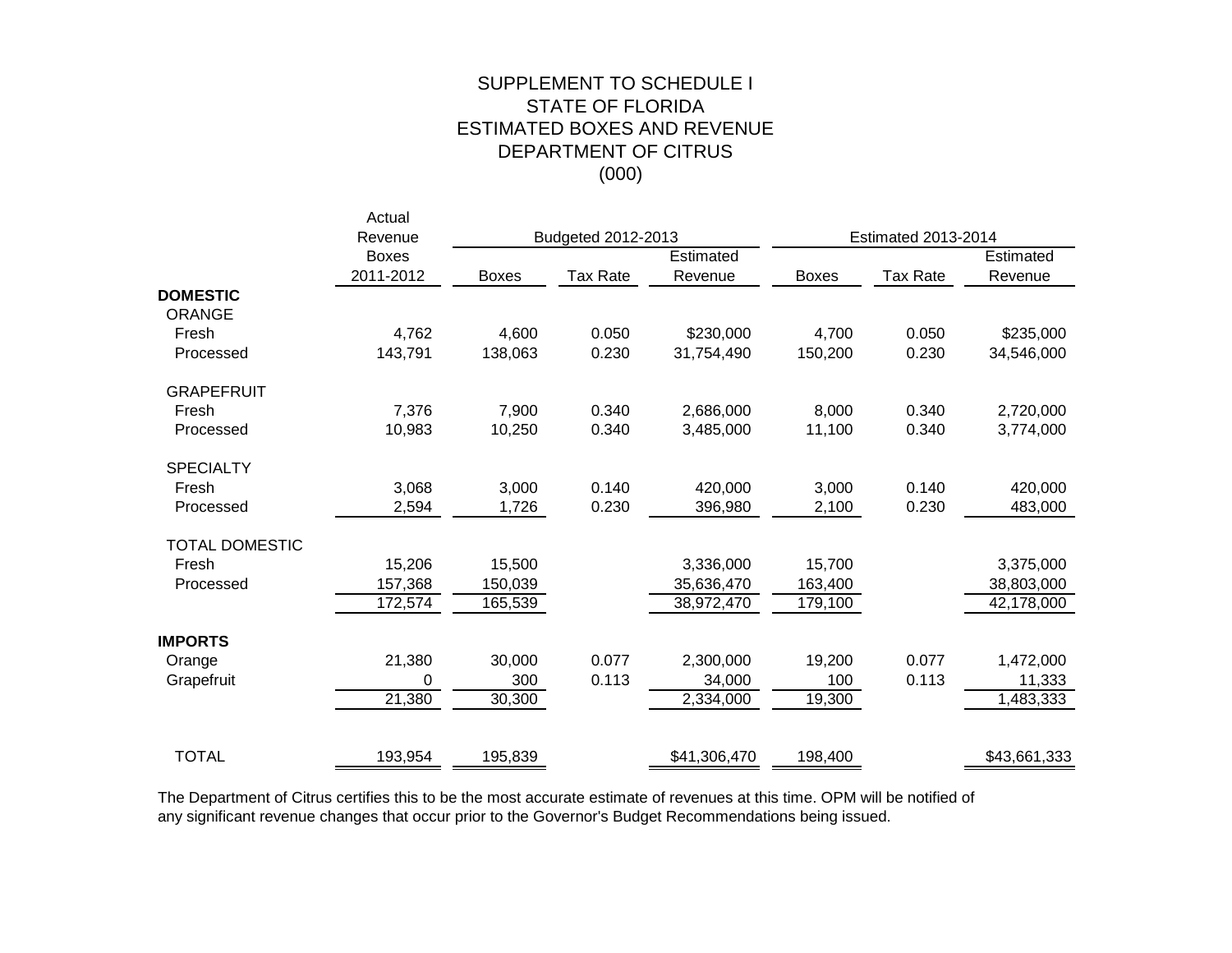### STATE OF FLORIDA DEPARTMENT OF CITRUS SUPPLEMENT TO SCHEDULE I FEDERAL FOREIGN AGRICULTURAL SERVICE PROGRAM

The federal Targeted Export Assistance (TEA) program was created in the 1985 Farm Bill. By authorizing export promotional assistance, TEA was intended to provide economic relief to U.S. commodities and directly counteract unfair practices overseas. The Food, Agriculture, Conservation and Trade Act of 1990 established a Market Access Program (MAP), as a replacement of the TEA Program, to encourage the development, maintenance and expansion of commercial export markets for U.S. agricultural commodities through cost-share assistance to eligible trade organizations that implement market promotion activities. These two programs have become one of U.S. agriculture's most effective weapons against unfair competition.

The Foreign Agricultural Service (FAS) administers the Market Access Program, as they previously did the TEA program. FAS authorizes both branded and generic export promotion, and the vast majority of U.S. agriculture in virtually all fifty states now participates in the program. By stimulating foreign interest in products of U.S. origin, FAS is enlarging overall world demand in ways that will endure and assist U.S. agriculture well into the future.

The Florida Department of Citrus (on behalf of the Florida citrus industry) is eligible to participate in the Foreign Agricultural Service Program in order to counter or offset the adverse effect of unfair trading practices of foreign countries on the export of citrus and citrus products. The Department of Citrus budget for international marketing relies heavily on funding from the Foreign Agricultural Service Program.

Activity plans are developed at the Florida Department of Citrus with input from overseas advertising and promotion staff, exporters, importers and government agricultural officials. Execution of these plans is performed by these professional agencies in the countries in which FDOC/FAS programs operate.

Florida has shown revenue increases in many of the FAS activity countries since initial participation in the FAS program began in 1986-87. The schedule attached identifies the number of cartons of Florida grapefruit shipped, F.O.B. prices, and FAS funding.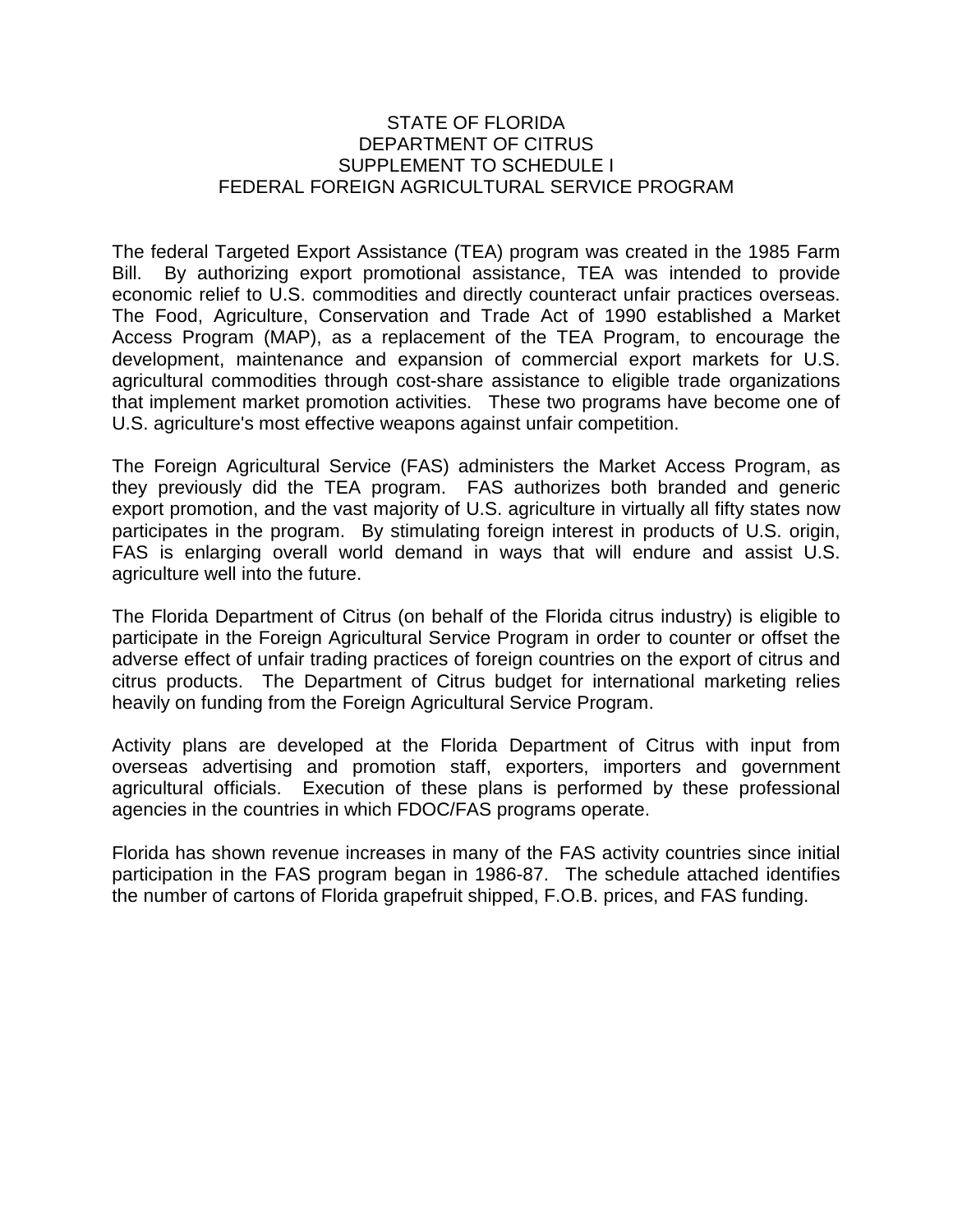## **STATE OF FLORIDA DEPARTMENT OF CITRUS SUPPLEMENT TO SCHEDULE 1 FEDERAL FOREIGN AGRICULTURAL SERVICE PROGRAM**

|                    |            |                  |               |                |                  |                  |                | <b>TOTAL</b>   |
|--------------------|------------|------------------|---------------|----------------|------------------|------------------|----------------|----------------|
|                    |            |                  |               | <b>MAP</b>     | QSP              | <b>EMO</b>       | 108            | <b>FAS</b>     |
| <b>FISCAL YEAR</b> |            | <b>SHIPMENTS</b> | <b>PRICES</b> | <b>FUNDING</b> | <b>FUNDING</b>   | <b>FUNDING</b>   | <b>FUNDING</b> | <b>FUNDING</b> |
|                    |            |                  |               |                |                  |                  |                |                |
| 1986-87            |            | 15,472,000       | \$6.03        | \$5,464,958    | \$0              | \$0              | \$0            | \$5,464,958    |
| 1987-88            |            | 20,662,000       | 6.35          | 6,520,534      |                  |                  |                | 6,520,534      |
| 1988-89            |            | 23,566,000       | 5.91          | 9,081,207      |                  |                  |                | 9,081,207      |
| 1989-90            |            | 9,328,000        | 7.45          | 5,925,389      |                  |                  |                | 5,925,389      |
| 1990-91            |            | 19,300,000       | 7.50          | 9,705,381      |                  |                  |                | 9,705,381      |
| 1991-92            |            | 18,600,000       | 6.50          | 6,226,758      |                  |                  |                | 6,226,758      |
| 1992-93            |            | 17,482,000       | 5.50          | 6,999,462      |                  |                  |                | 6,999,462      |
| 1993-94            |            | 20,342,000       | 5.00          | 6,822,775      |                  |                  |                | 6,822,775      |
| 1994-95            |            | 19,713,000       | 7.65          | 5,633,904      |                  |                  |                | 5,633,904      |
| 1995-96            |            | 22,345,000       | 7.23          | 5,488,696      |                  |                  |                | 5,488,696      |
| 1996-97            |            | 22,500,000       | 7.23          | 4,165,976      |                  |                  |                | 4,165,976      |
| 1997-98            |            | 21,860,000       | 7.23          | 4,087,323      |                  |                  |                | 4,087,323      |
| 1998-99            |            | 22,125,000       | 7.65          | 5,988,215      |                  |                  |                | 5,988,215      |
| 1999-00            | $\star$    | 20,729,000       | 8.50          | 3,773,519      |                  |                  |                | 3,773,519      |
| 2000-01            | $\star$    | 20,248,000       | 9.88          | 3,713,949      |                  | 220,250          |                | 3,934,199      |
| 2001-02            | $^{\star}$ | 20,678,000       | 8.08          | 3,403,523      | 2,145            | 128,016          | 18,840         | 3,552,524      |
| 2002-03            | $\star$    | 18,334,000       | 10.20         | 3,618,313      | 0                | 39,858           | 184,807        | 3,842,978      |
| 2003-04            | $\star$    | 21,355,000       | 9.80          | 4,450,478      | 0                | 175,000          | 20,673         | 4,646,151      |
| 2004-05            | $\star$    | 8,522,000        | 16.79         | 4,643,495      | $\pmb{0}$        | 0                | 0              | 4,643,495      |
| 2005-06            | $\star$    | 7,686,000        | 14.14         | 5,568,651      | $\pmb{0}$        | 0                | 0              | 5,568,651      |
| 2006-07            | $\ast$     | 13,872,000       | 10.99         | 5,486,000      | 0                | $\mathbf 0$      | 0              | 5,486,000      |
| 2007-08            | $^{\star}$ | 13,647,000       | 11.01         | 5,486,000      | $\pmb{0}$        | $\pmb{0}$        | $\mathbf 0$    | 5,486,000      |
| 2008-09            | $\star$    | 11,308,000       | 9.92          | 5,814,581      | $\pmb{0}$        | $\mathbf 0$      | 0              | 5,814,581      |
| 2009-10            | $\ast$     | 11,312,000       | 14.32         | 5,472,337      | 0                | $\mathbf 0$      | 0              | 5,472,337      |
| 2010-11            | $\star$    | 10,060,000       | 13.57         | 5,204,718      | $\pmb{0}$        | $\pmb{0}$        | $\mathbf 0$    | 5,204,718      |
| 2011-12            | $\star$    | 8,961,000        | 12.05         | 5,201,171      | 0                | 0                | 0              | 5,201,171      |
| 2012-13            | $*$ (est)  | 9,000,000        | 13.00         | 4,828,468      | $\pmb{0}$        | $\boldsymbol{0}$ | 0              | 4,828,468      |
| 2013-14            | $*$ (est)  | 9,000,000        | 13.00         | 4,700,000      | $\boldsymbol{0}$ | $\mathbf 0$      | 0              | 4,700,000      |

\* Includes Canada in the shipments and funding.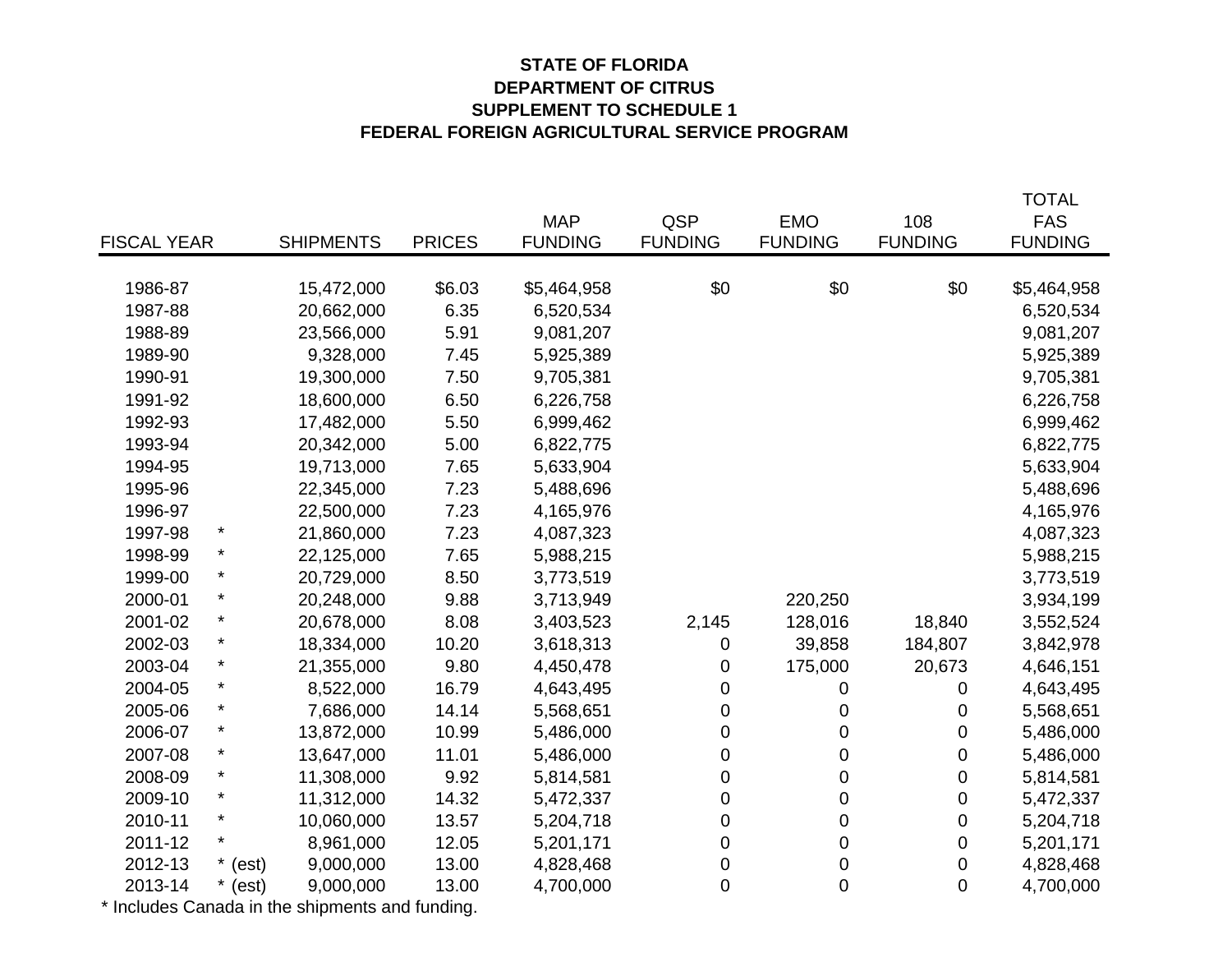# **SCHEDULE IC: RECONCILIATION OF UNRESERVED FUND BALANCE**

| <b>Department Title:</b>    |
|-----------------------------|
| <b>Trust Fund Title:</b>    |
| <b>Budget Entity:</b>       |
| <b>LAS/PBS Fund Number:</b> |

**Budget Period: 2013 - 2014**

| <b>Department Title:</b> | Department of Citrus          |
|--------------------------|-------------------------------|
| Trust Fund Title:        | Citrus Advertising Trust Fund |
| <b>Budget Entity:</b>    | DEPARTMENT LEVEL              |
| LAS/PBS Fund Number:     | 2090                          |
|                          |                               |

| 105,684.30 (A)<br>1,478,823.86 (B)<br>22,761,677.06 (C) | 105,684.30<br>1,478,823.86                 |
|---------------------------------------------------------|--------------------------------------------|
|                                                         |                                            |
|                                                         |                                            |
|                                                         | 22,761,677.06                              |
| $2,163,773.39$ (D)                                      | 2,163,773.39                               |
| $0.00$ (E)                                              | $0.00\,$                                   |
| 26,509,958.61 (F)<br>0.00                               | 26,509,958.61                              |
| $0.00$ (G)                                              | 0.00                                       |
| 7,214,118.83 (H)                                        | 7,214,118.83                               |
| $0.00$ (H)                                              | 0.00                                       |
| $\overline{0.00}$ (H)                                   | 0.00                                       |
|                                                         | 597,952.41                                 |
|                                                         | $0.00\,$                                   |
| 0.00                                                    | 18,697,887.37<br>$**$                      |
|                                                         | 597,952.41 (I)<br>(J)<br>18,697,887.37 (K) |

**Notes: \*SWFS = Statewide Financial Statement \*\* This amount should agree with Line I, Section IV of the Schedule I for the most recent completed fiscal** 

 **year and Line A for the following year.**

| 19,022,802.82 F/B per Trial Balance 07/01/12 (Total GLC 5's) | 19,022,802.82 |
|--------------------------------------------------------------|---------------|
| $(330,520.53)$ F/B Nonspendable (GLC 561XX)                  | (330, 520.53) |
| $(29,000.00)$ Deposits-GLC 192XX - Nonspendable              | (29,000.00)   |
| (13,000.00) Advances to Other Funds (LT Receivable)          | (13,000.00)   |
| 47,605.08 A/P not C/F - Operating                            | 47,605.08     |
| 18,697,887.37 Adjusted Unreserved F/B                        | 18,697,887.37 |